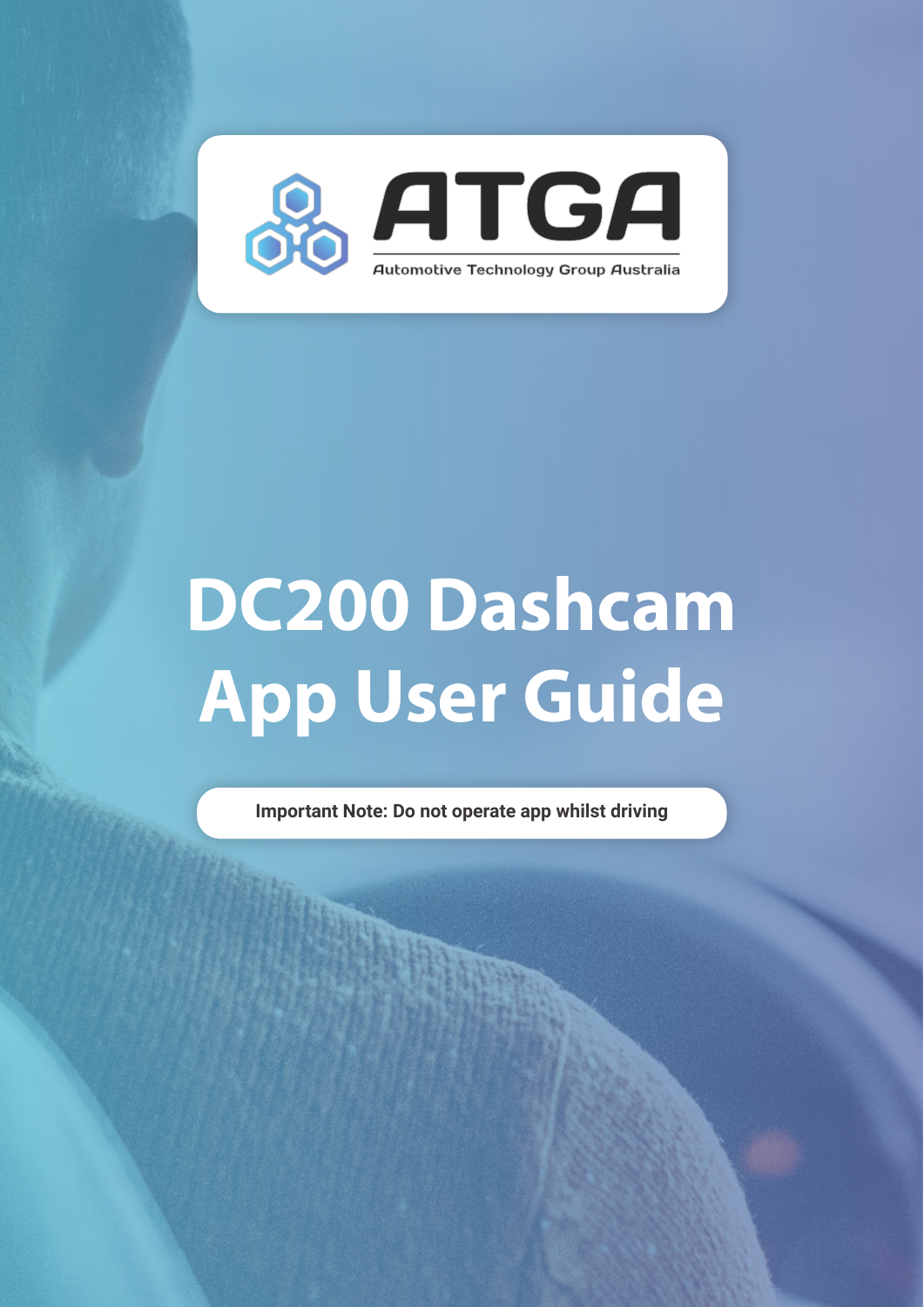# **DC200 App User Guide**

**Important Note: Do not operate app whilst driving**

### **1. Downloading the ATGA DASH CAM app**

1. Open the **app store** (Google Play for Android and APP Store for IOS)

- 2. Search "**ATGA DASH CAM**"
- 3. Select the **download/install** option



#### **2. How to connect to the DC200**

1. Turn the vehicle to the **on position**. (You may be required to start the vehicle if the battery voltage has dropped tripping the battery protection)

2. If not automatically on, turn on the camera's WiFi by pressing the **WIFI button** on the side of the camera

3. **Turn on** the mobile phones WiFi

- 4. Open the WiFi settings and search for "**new networks**" \*
- 5. Select the **ATGA\_DC200-xxxxxxx**
- 6. Enter the default password Default password **88889999**
- 7. Click **CONNECT/JOIN**

 $8:12$  $m = 100$ < Wi-Fi  $\mathbb{R}$  :  $\bullet$ Available networks ATGA\_DC200-77BC4A\_5G  $\widehat{\mathbb{R}}$ nect turned off  $R-12$ 2012-010 Telstra16869C < ATGA DC200-77BC4A 5G  $\widehat{\mathbb{R}}$ nnect turned off Auto rece 宕 Fon WiFi 88889999  $\circ$ iiNet401A77 ক্ল  $\infty$ Auto reconnect  $\widehat{\tau_{\mathbf{B}}}$ iiNet401A77-5G Advanced ক্লী SPS\_2.4G\_loT Connect  $\hat{\mathbf{z}}$ **Telstra Air** 帚 Telstra4F76 e  $\boxed{=}$ හි ...  $6\phantom{a}$  $\overline{7}$  $\mathsf g$  $\mathbf{0}$  $\ddot{1}$  $\overline{2}$  $\overline{3}$  $\overline{4}$ 5  $\overline{8}$  $\circ$ TH.  $\mathsf t$  $\overline{q}$ W  $\mathsf{e}% _{t}\left( t\right)$  $\mathsf{r}$ y  $\sf u$  $\mathbf{i}$  $\circ$ p  $f$  $h$ Ť  $\bf k$  $\mathbf{I}$  $\overline{a}$  $\mathbf{s}$  $\mathbf d$  $\mathbf{g}$ z  $\mathbf b$ 슈  $\mathbf{x}$  $\mathbf{C}$  $\mathsf{v}$  $\mathsf{n}$  $m$  $\sqrt{x}$  $!#1$ English (AU) ä, Ш  $\circ$ 

\*Should the ATGA\_200- xxxxx WiFi network not display ensure the BLUE WiFi light is illuminated on the DC200 (side of camera). Should this be on and still does not display, double click this button to turn the WiFi network on the DC200 to 2.4GHz, this may be required as not all phones operate on 5GHz frequency as is the standard setting of the DC200.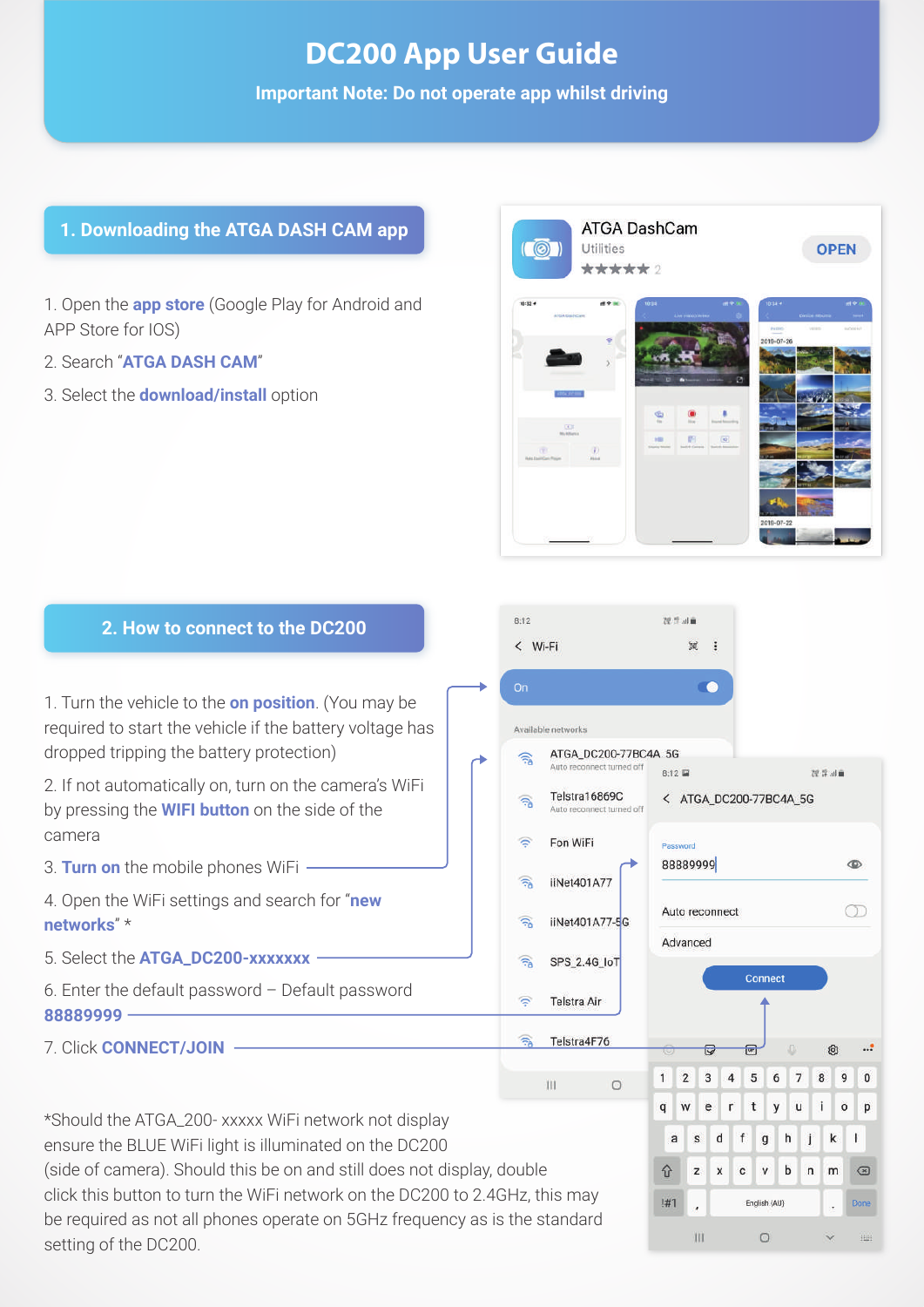*NOTE – A message stating "Internet may not be available" may display, should this occur please select to keep the WiFi connection. Failure to do with will result in inability to access the DC200.* 

# $8:13 \n **iii**$ 令班山童 **3. Accessing the DC200 via the app ATGA DashCam** 1. Ensure you are **connected** to the DC200 via WiFi. See step 2 if required Ş 2. **Open** the ATGA DASH CAM app. If you are connected to the DC200 you will see the camera displayed on the home page of the APP 3. Select the **camera image** to connect to the camera ATGA DC  $\overline{\phantom{a}}$ Downloaded Video  $\circledcirc$  $\circ$ Update(APP) About

*NOTE – Once you access the camera it will automatically display the live footage. This will also provide the options to access the recorded files, take an image and access the settings.* 



 $\bigcirc$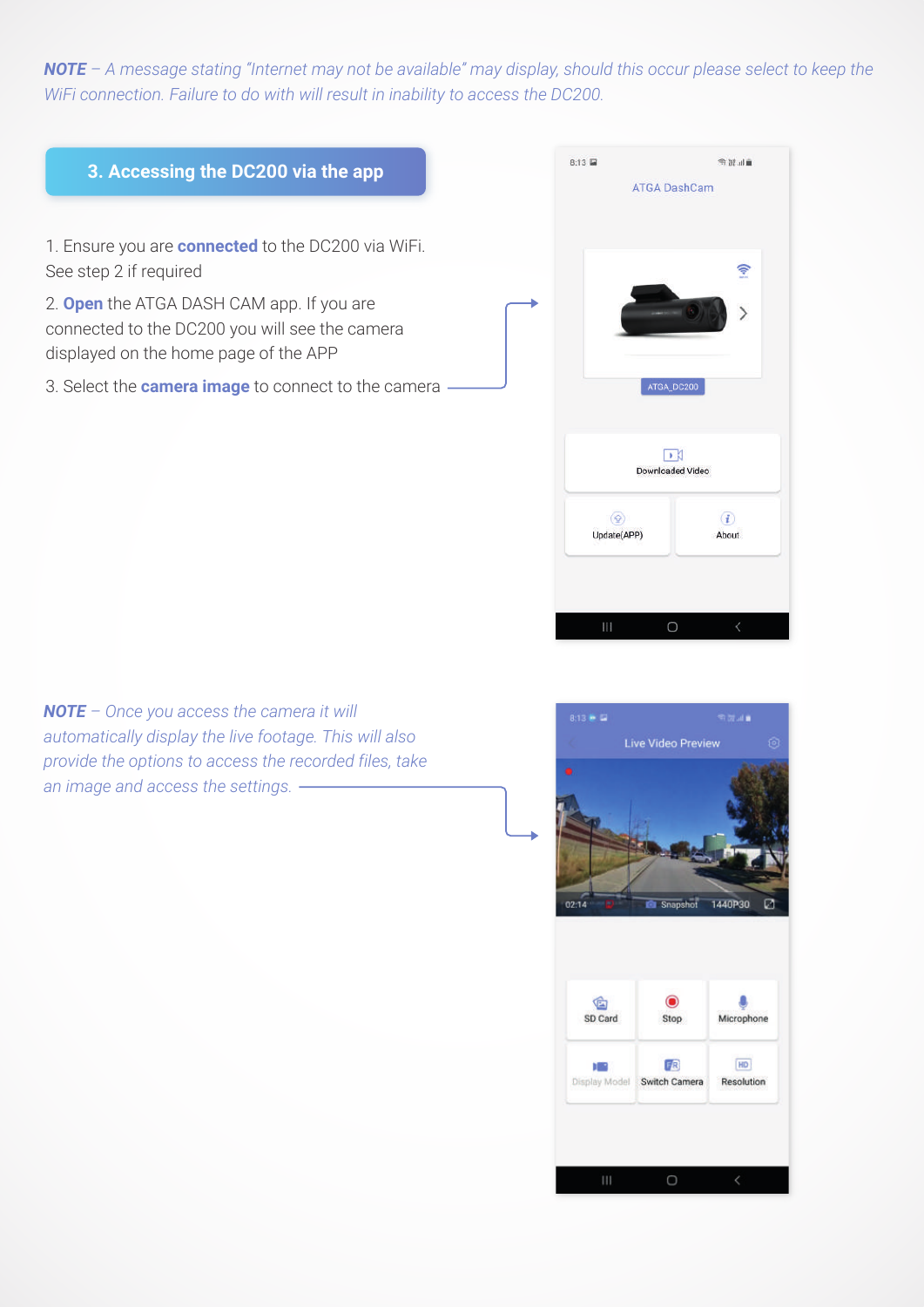#### **4. View live footage**

1. Ensure you are **connected** to the DC200 as per steps 2-3.

2. Select **the camera** on the app home page.

3. App will open to live view. Press **the maximise icon** in the bottom right-hand corner of the live view to open full screen.

*Important Note – Do not operate app whilst driving.*



## **5. View historical footage**

- 1. **Connect** to the DC200
- 2. **Select** SD Card (android) or File (IOS)
- 3. Select the **desired file**:
	- **PHOTO** Any still images taken manually
	- **VIDEO** All loop recording images from driving AND parking mode

• **URGENT** (android) Incident (iOS) – Video's recorded and locked due to an activation or the G-Sensor

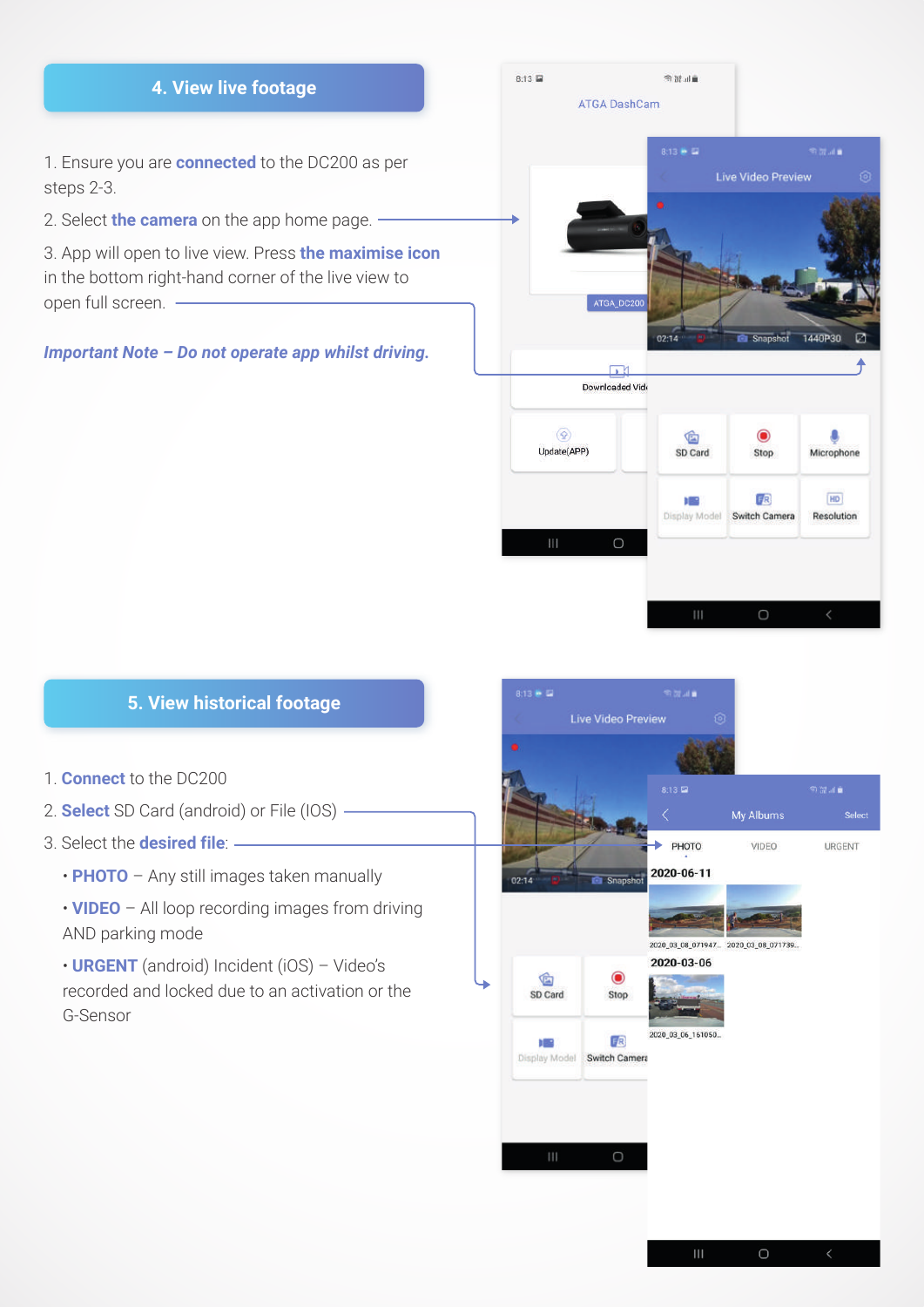

#### **7. Accessing downloaded footage**

#### 1. **Open** the ATGA DASH CAM app

2. Select the **DOWNLOADED VIDEO** (android) My Album (iOS) option from the app home screen. iOS will automatically download to phone gallery. Media can be downloaded to Android gallery from here -

This will display all downloaded PHOTO, VIDEO and UREGNT VIDEO footage that has been downloaded to the mobile phone. You can view this footage without being connected to the camera.

| 8:13 国                        | 重振器商<br><b>ATGA DashCam</b>                 |
|-------------------------------|---------------------------------------------|
|                               |                                             |
|                               |                                             |
|                               | Ξ                                           |
|                               | $\left\langle \right\rangle$                |
|                               | ATGA_DC200                                  |
|                               | $\overline{\mathbb{R}}$<br>Downloaded Video |
| $\circledcirc$<br>Update(APP) | $\circledast$<br>About                      |
|                               |                                             |
|                               |                                             |
|                               |                                             |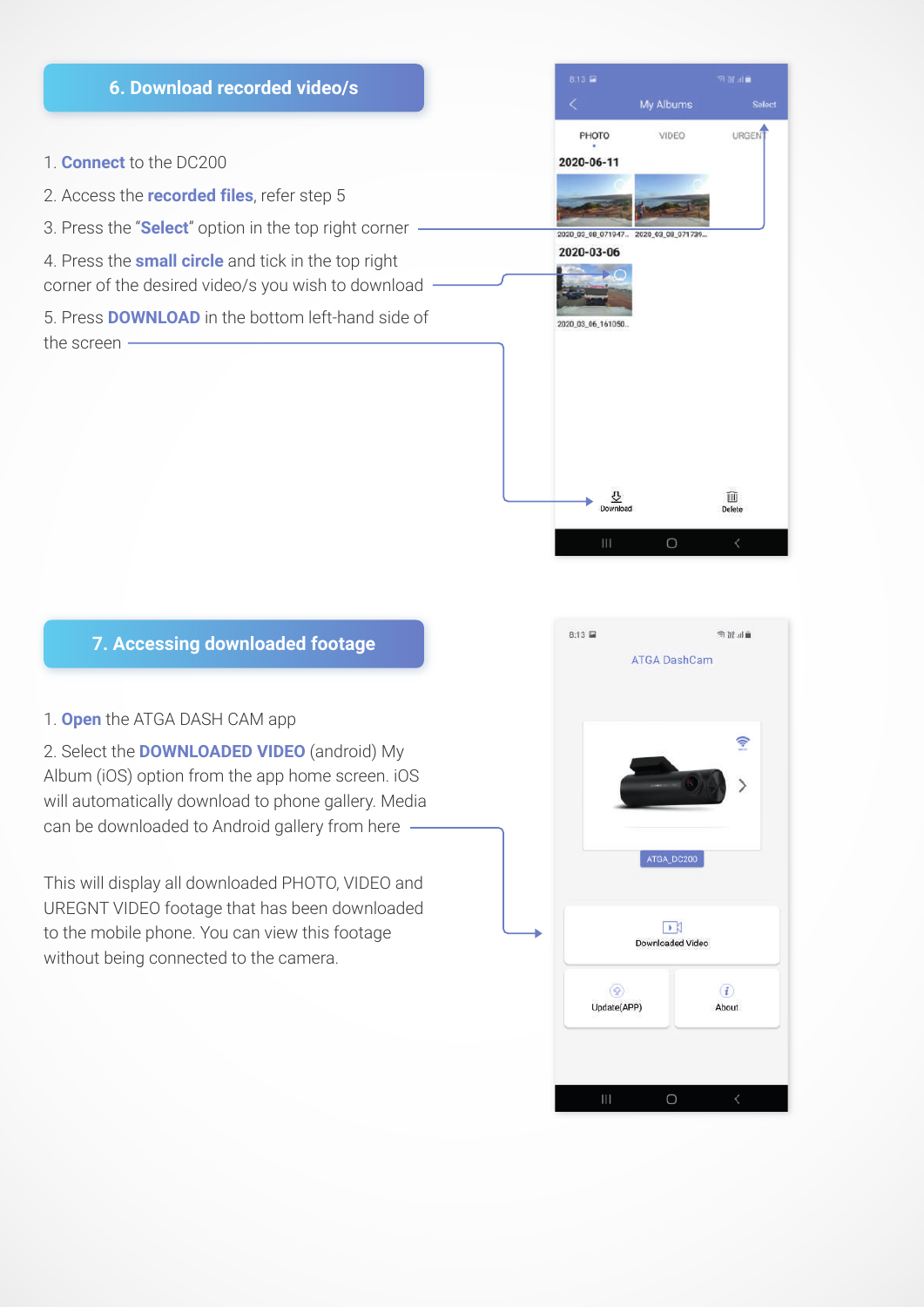

# **9. Access settings**

1. Connect to the cameras wifi, open the app and **click** into the DC200

2. From the live preview screen click **the cog** in the top right corner

3. Adjust **settings** to you preferences

|                 |       |                  |                                                                               | ●加盟金                                                  |
|-----------------|-------|------------------|-------------------------------------------------------------------------------|-------------------------------------------------------|
|                 |       |                  |                                                                               | O                                                     |
|                 |       |                  |                                                                               |                                                       |
|                 |       |                  |                                                                               |                                                       |
| <b>Settings</b> |       |                  |                                                                               | 1440P30<br>☞                                          |
|                 |       |                  |                                                                               |                                                       |
|                 |       |                  |                                                                               |                                                       |
|                 |       |                  |                                                                               |                                                       |
|                 |       |                  | $\circledcirc$                                                                |                                                       |
|                 |       |                  |                                                                               | Microphone                                            |
|                 |       |                  | FA                                                                            | HD                                                    |
|                 | 60Hz  |                  | Switch Camera                                                                 | Resolution                                            |
|                 |       |                  |                                                                               |                                                       |
|                 |       |                  |                                                                               |                                                       |
|                 |       |                  |                                                                               | $\langle$                                             |
|                 |       |                  |                                                                               |                                                       |
|                 |       |                  |                                                                               |                                                       |
|                 |       |                  |                                                                               |                                                       |
|                 | on    |                  |                                                                               |                                                       |
|                 | off > |                  |                                                                               |                                                       |
|                 |       | $8:13 + 12$<br>۰ | $nH$ 4G $\geq$<br>1440P30 ><br>H265 ><br>-5<br>Medium ><br>Medium ><br>$\geq$ | Live Video Preview<br><b>El</b> Snapshot<br>Stop<br>O |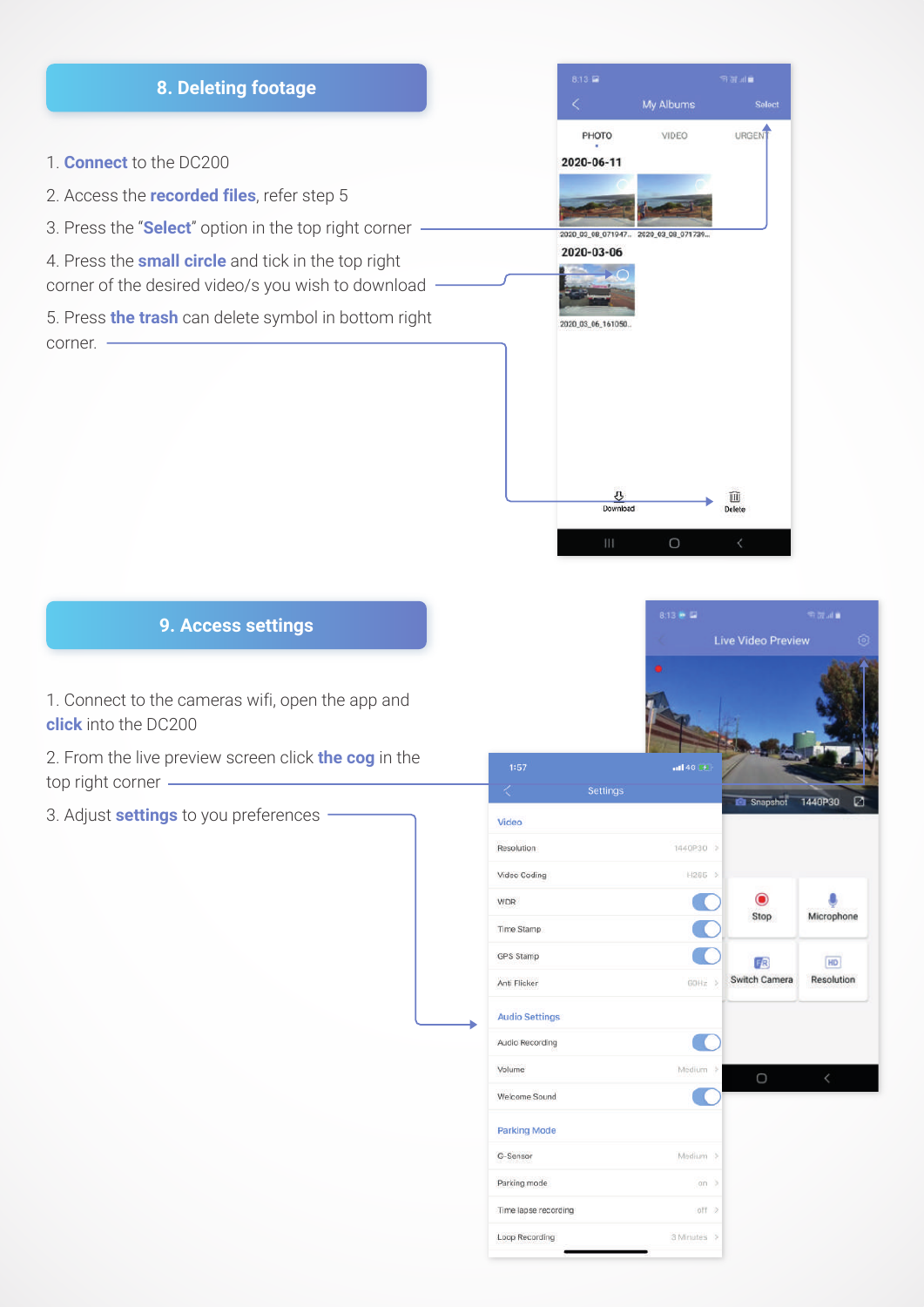#### **10. Settings**

• **Resolution** setting is used to change the video quality. Lower quality video will use less memory

• **Video coding** is used to change the video code. Recommended to leave as factory

• **WDR** is to turn on or off wide dynamic range. WDR can help improve the clarity of the picture in varying lighting conditions -

• **Time stamp** will turn on or off the time stamp on the video recording

• **GPS stamp** is to turn on or off the GPS coordinates & speed on the video recording

• **Anti flicker** can be changed from 50Hz to 60Hz if experiencing flicker in video

• **Audio recording** will turn recording of sound in the cabin on or off

• **Volume** will turn up or down the volume of the dash camera prompts

- **Welcome** turn on or off start up noise
- **G-sensor** will change the sensitivity of the g sensor
- **Parking mode:**

1. On – When parking mode is on the camera will record in 1FPS when the car is turned off.

2. Off – When parking mode is off, the camera will turn off when the car turns off.

3. Standby – When camera is set to standby the camera will stop recoding when the vehicle is turned off. The camera will start recording when the g-sensor is triggered. Disclaimer: There is no guarantee the g sensor will capture incidents.

• **Time lapse recording** setting used to change the rate of the time lapse

• **Loop recording** change the length of each recorded video

- **Speed unit** set the desired unit of speed
- **Time setting** enforces time zone setting
- **Time Zone** set desired time zone
- **GPS information** displays status of the GPS connection -

|                        | all $46 \pm 1$  |        |
|------------------------|-----------------|--------|
| K                      | <b>Settings</b> |        |
| Video                  |                 |        |
| Resolution             | 1440P30 >       |        |
| Video Coding           | H265 >          |        |
| WDR                    |                 |        |
| Time Stamp             |                 |        |
| <b>GPS Stamp</b>       |                 |        |
| Anti Flicker           | 60Hz            |        |
| <b>Audio Settings</b>  |                 |        |
| Audio Recording        |                 |        |
| Volume                 | Medium          | -15    |
| Welcome Sound          |                 |        |
|                        |                 |        |
| <b>Parking Mode</b>    |                 |        |
| G-Sensor               | Medium >        |        |
| Parking mode           | on              | $\geq$ |
| Time lapse recording   | off >           |        |
| Loop Recording         | 3 Minutes       |        |
| Function               |                 |        |
| Speed Unit             | KM/H >          |        |
| <b>Time Setting</b>    |                 | ž      |
| Time Zone              | UTC/GMT+8 >     |        |
| <b>GPS</b> Information |                 | ð      |
| Vehicle Registration   | CJB8            | $\geq$ |
| SD Card Storage        | 11,22G/59,46G > |        |
| Format SD Card         |                 | D,     |
| <b>Factory Default</b> |                 | S,     |
| WiFi                   |                 | ×      |
| About                  |                 | ž      |
|                        |                 |        |